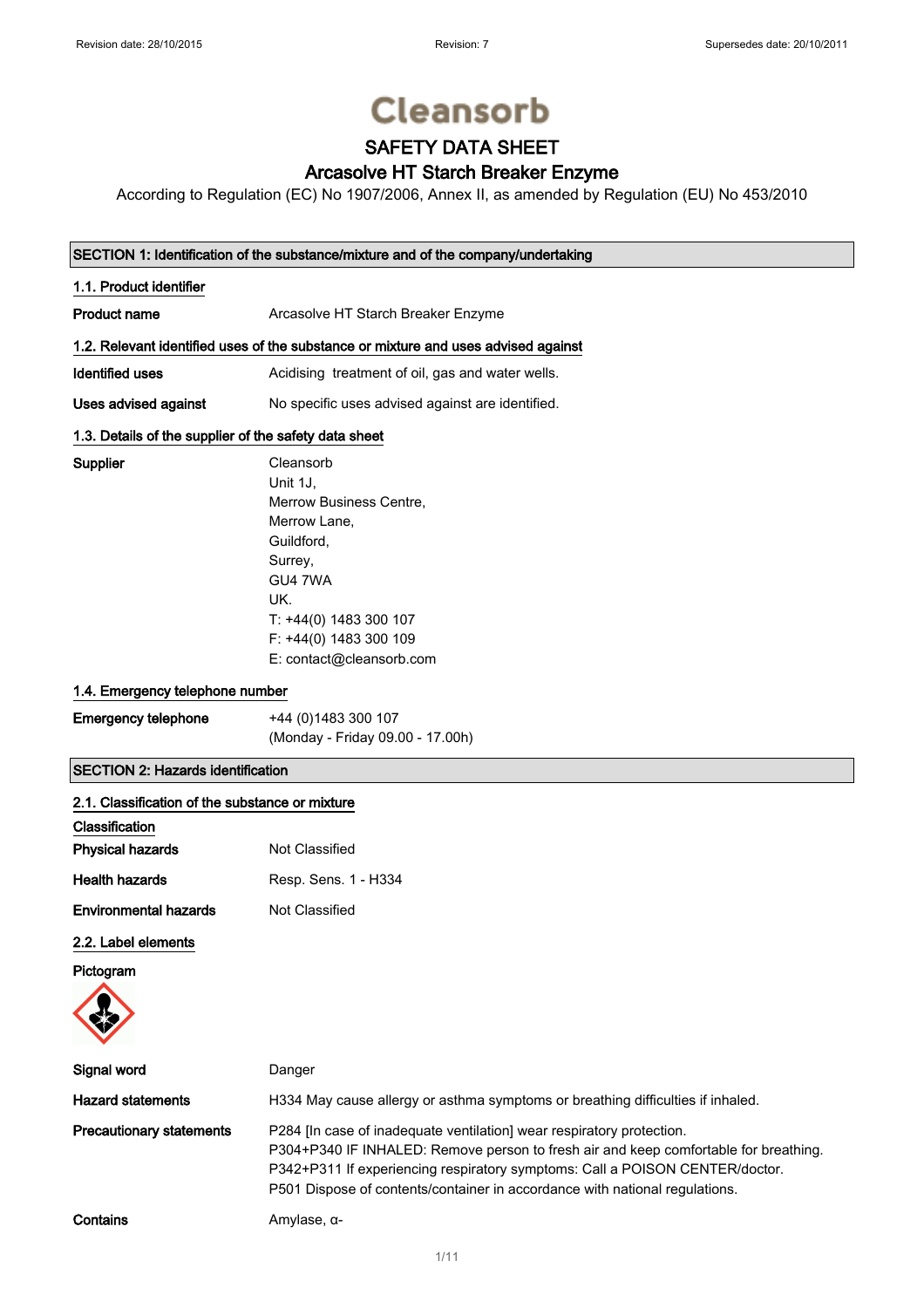#### Supplementary precautionary P261 Avoid breathing vapours. statements

#### 2.3. Other hazards

This product does not contain any substances classified as PBT or vPvB.

| SECTION 3: Composition/information on ingredients |                      |            |
|---------------------------------------------------|----------------------|------------|
| 3.2. Mixtures                                     |                      |            |
| Amylase, α-                                       |                      | $1 - 2.5%$ |
| CAS number: 9000-90-2                             | EC number: 232-565-6 |            |
| Classification<br>Resp. Sens. 1 - H334            |                      |            |

The Full Text for all R-Phrases and Hazard Statements are Displayed in Section 16.

| THE F OIL LEAT TOL AILING THIRSES AND FIRZARD STATISHISTICS ALE DISPIRYED IN SECTION FIG. |                                                                                                                                                                                                                                                                                                                                                                                                                                                                                                                                                                                                                                                                                                                    |  |
|-------------------------------------------------------------------------------------------|--------------------------------------------------------------------------------------------------------------------------------------------------------------------------------------------------------------------------------------------------------------------------------------------------------------------------------------------------------------------------------------------------------------------------------------------------------------------------------------------------------------------------------------------------------------------------------------------------------------------------------------------------------------------------------------------------------------------|--|
| <b>SECTION 4: First aid measures</b>                                                      |                                                                                                                                                                                                                                                                                                                                                                                                                                                                                                                                                                                                                                                                                                                    |  |
| 4.1. Description of first aid measures                                                    |                                                                                                                                                                                                                                                                                                                                                                                                                                                                                                                                                                                                                                                                                                                    |  |
| <b>General information</b>                                                                | Get medical attention immediately. Show this Safety Data Sheet to the medical personnel.                                                                                                                                                                                                                                                                                                                                                                                                                                                                                                                                                                                                                           |  |
| Inhalation                                                                                | Remove affected person from source of contamination. Move affected person to fresh air and<br>keep warm and at rest in a position comfortable for breathing. Maintain an open airway.<br>Loosen tight clothing such as collar, tie or belt. When breathing is difficult, properly trained<br>personnel may assist affected person by administering oxygen. Place unconscious person on<br>their side in the recovery position and ensure breathing can take place. In the event of any<br>sensitisation symptoms developing, ensure further exposure is avoided.                                                                                                                                                   |  |
| Ingestion                                                                                 | Rinse mouth thoroughly with water. Remove any dentures. Give a few small glasses of water<br>or milk to drink. Stop if the affected person feels sick as vomiting may be dangerous. Do not<br>induce vomiting unless under the direction of medical personnel. If vomiting occurs, the head<br>should be kept low so that vomit does not enter the lungs. Never give anything by mouth to an<br>unconscious person. Move affected person to fresh air and keep warm and at rest in a<br>position comfortable for breathing. Place unconscious person on their side in the recovery<br>position and ensure breathing can take place. Maintain an open airway. Loosen tight clothing<br>such as collar, tie or belt. |  |
| Skin contact                                                                              | Rinse immediately with plenty of water.                                                                                                                                                                                                                                                                                                                                                                                                                                                                                                                                                                                                                                                                            |  |
| Eye contact                                                                               | Rinse immediately with plenty of water. Remove any contact lenses and open eyelids wide<br>apart. Continue to rinse for at least 10 minutes.                                                                                                                                                                                                                                                                                                                                                                                                                                                                                                                                                                       |  |
| <b>Protection of first aiders</b>                                                         | First aid personnel should wear appropriate protective equipment during any rescue. If it is<br>suspected that volatile contaminants are still present around the affected person, first aid<br>personnel should wear an appropriate respirator or self-contained breathing apparatus. Wash<br>contaminated clothing thoroughly with water before removing it from the affected person, or<br>wear gloves. It may be dangerous for first aid personnel to carry out mouth-to-mouth<br>resuscitation.                                                                                                                                                                                                               |  |
| 4.2. Most important symptoms and effects, both acute and delayed                          |                                                                                                                                                                                                                                                                                                                                                                                                                                                                                                                                                                                                                                                                                                                    |  |
| <b>General information</b>                                                                | See Section 11 for additional information on health hazards. The severity of the symptoms<br>described will vary dependent on the concentration and the length of exposure.                                                                                                                                                                                                                                                                                                                                                                                                                                                                                                                                        |  |

#### Inhalation May cause sensitisation or allergic reactions in sensitive individuals. Prolonged inhalation of high concentrations may damage respiratory system.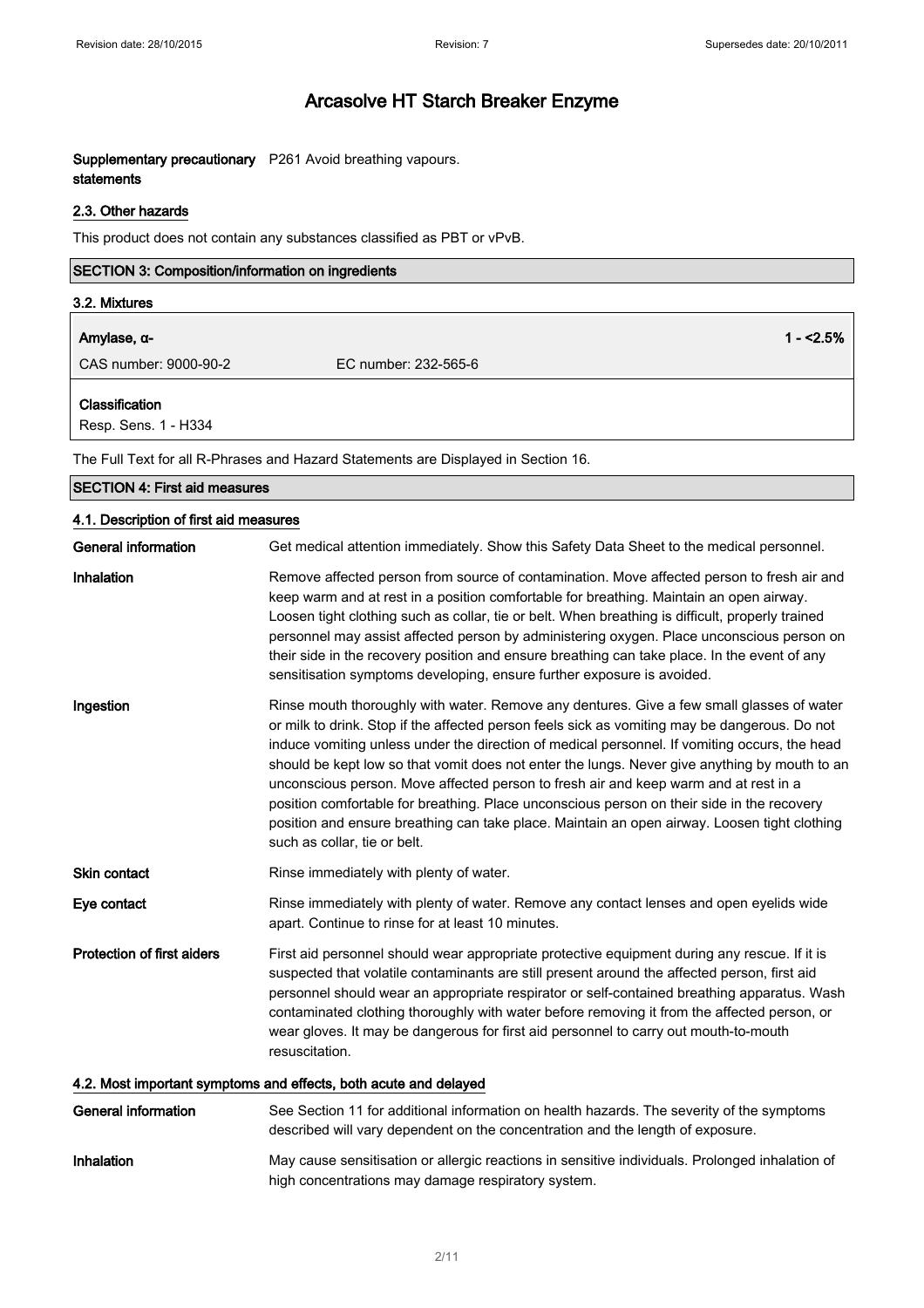| Ingestion                                                  | Gastrointestinal symptoms, including upset stomach. Fumes from the stomach contents may<br>be inhaled, resulting in the same symptoms as inhalation.                                                                                                                                                                                                                                                                                                                                                                                     |
|------------------------------------------------------------|------------------------------------------------------------------------------------------------------------------------------------------------------------------------------------------------------------------------------------------------------------------------------------------------------------------------------------------------------------------------------------------------------------------------------------------------------------------------------------------------------------------------------------------|
| Skin contact                                               | Prolonged contact may cause dryness of the skin.                                                                                                                                                                                                                                                                                                                                                                                                                                                                                         |
| Eye contact                                                | May cause temporary eye irritation.                                                                                                                                                                                                                                                                                                                                                                                                                                                                                                      |
|                                                            | 4.3. Indication of any immediate medical attention and special treatment needed                                                                                                                                                                                                                                                                                                                                                                                                                                                          |
| Notes for the doctor                                       | Treat symptomatically. May cause sensitisation or allergic reactions in sensitive individuals.                                                                                                                                                                                                                                                                                                                                                                                                                                           |
| <b>SECTION 5: Firefighting measures</b>                    |                                                                                                                                                                                                                                                                                                                                                                                                                                                                                                                                          |
| 5.1. Extinguishing media                                   |                                                                                                                                                                                                                                                                                                                                                                                                                                                                                                                                          |
| Suitable extinguishing media                               | The product is not flammable. Extinguish with alcohol-resistant foam, carbon dioxide, dry<br>powder or water fog. Use fire-extinguishing media suitable for the surrounding fire.                                                                                                                                                                                                                                                                                                                                                        |
| Unsuitable extinguishing<br>media                          | Do not use water jet as an extinguisher, as this will spread the fire.                                                                                                                                                                                                                                                                                                                                                                                                                                                                   |
| 5.2. Special hazards arising from the substance or mixture |                                                                                                                                                                                                                                                                                                                                                                                                                                                                                                                                          |
| Specific hazards                                           | Containers can burst violently or explode when heated, due to excessive pressure build-up.                                                                                                                                                                                                                                                                                                                                                                                                                                               |
| <b>Hazardous combustion</b><br>products                    | Thermal decomposition or combustion products may include the following substances:<br>Harmful gases or vapours.                                                                                                                                                                                                                                                                                                                                                                                                                          |
| 5.3. Advice for firefighters                               |                                                                                                                                                                                                                                                                                                                                                                                                                                                                                                                                          |
| Protective actions during<br>firefighting                  | Avoid breathing fire gases or vapours. Evacuate area. Cool containers exposed to heat with<br>water spray and remove them from the fire area if it can be done without risk. Cool containers<br>exposed to flames with water until well after the fire is out. If a leak or spill has not ignited, use<br>water spray to disperse vapours and protect men stopping the leak. Control run-off water by<br>containing and keeping it out of sewers and watercourses. If risk of water pollution occurs,<br>notify appropriate authorities. |
| Special protective equipment<br>for firefighters           | Wear positive-pressure self-contained breathing apparatus (SCBA) and appropriate protective<br>clothing. Firefighter's clothing conforming to European standard EN469 (including helmets,<br>protective boots and gloves) will provide a basic level of protection for chemical incidents.                                                                                                                                                                                                                                               |
| <b>SECTION 6: Accidental release measures</b>              |                                                                                                                                                                                                                                                                                                                                                                                                                                                                                                                                          |

#### 6.1. Personal precautions, protective equipment and emergency procedures

Personal precautions No action shall be taken without appropriate training or involving any personal risk. Keep unnecessary and unprotected personnel away from the spillage. Wear protective clothing as described in Section 8 of this safety data sheet. Follow precautions for safe handling described in this safety data sheet. Wash thoroughly after dealing with a spillage. Do not touch or walk into spilled material. Avoid inhalation of vapours. Use suitable respiratory protection if ventilation is inadequate.

#### 6.2. Environmental precautions

Environmental precautions Large Spillages: Inform the relevant authorities if environmental pollution occurs (sewers, waterways, soil or air).

#### 6.3. Methods and material for containment and cleaning up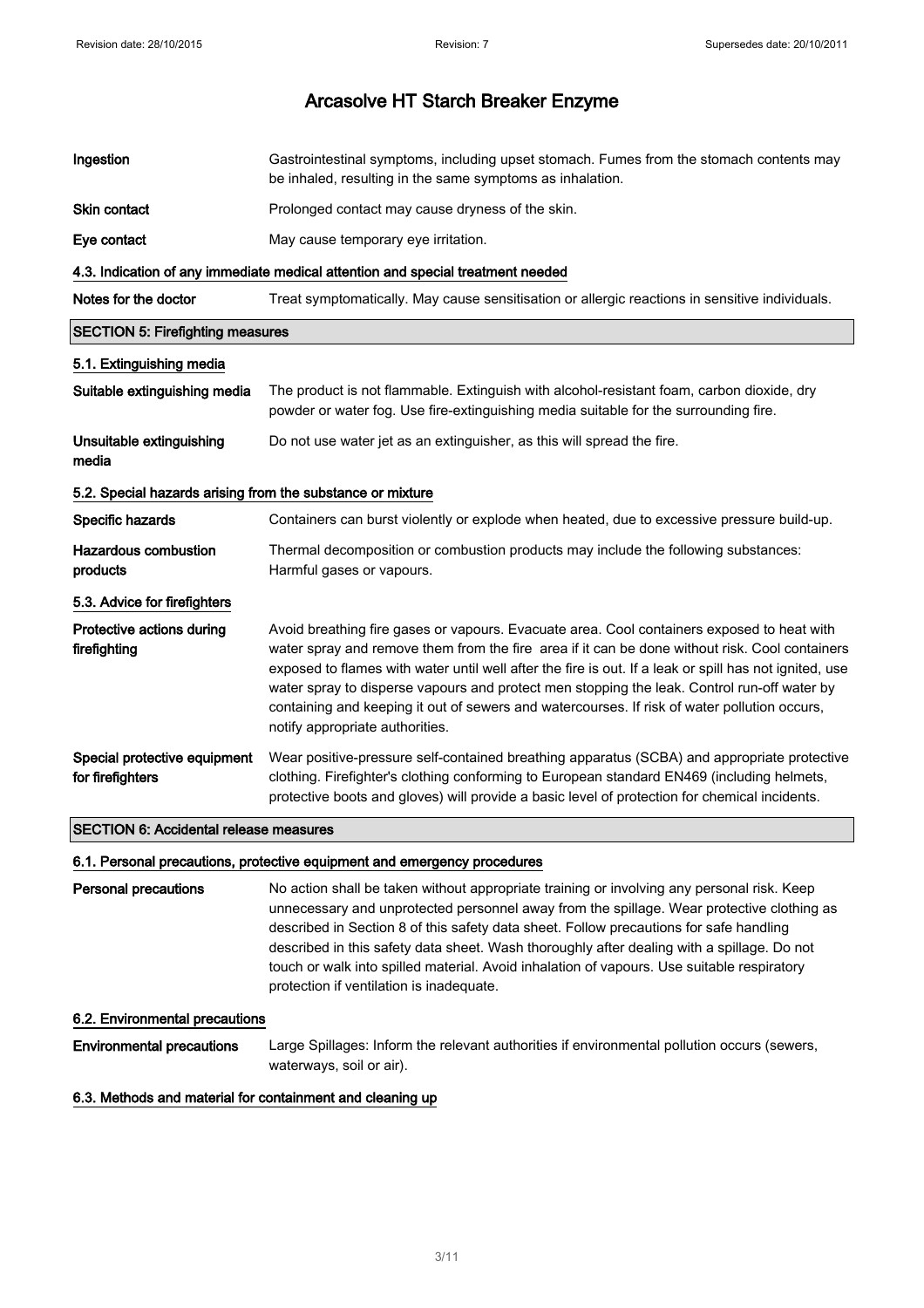Methods for cleaning up Wear protective clothing as described in Section 8 of this safety data sheet. Clear up spills immediately and dispose of waste safely. Small Spillages: If the product is soluble in water, dilute the spillage with water and mop it up. Alternatively, or if it is not water-soluble, absorb the spillage with an inert, dry material and place it in a suitable waste disposal container. Large Spillages: If leakage cannot be stopped, evacuate area. Flush spilled material into an effluent treatment plant, or proceed as follows. Contain and absorb spillage with sand, earth or other non-combustible material. Place waste in labelled, sealed containers. Flush contaminated area with plenty of water. Wash thoroughly after dealing with a spillage. Dispose of waste to licensed waste disposal site in accordance with the requirements of the local Waste Disposal Authority.

#### 6.4. Reference to other sections

Reference to other sections For personal protection, see Section 8. See Section 11 for additional information on health hazards. See Section 12 for additional information on ecological hazards. For waste disposal, see Section 13.

#### SECTION 7: Handling and storage

#### 7.1. Precautions for safe handling

| Usage precautions                                                 | Read and follow manufacturer's recommendations. Wear protective clothing as described in                                                                                                                                                                                                                                   |  |
|-------------------------------------------------------------------|----------------------------------------------------------------------------------------------------------------------------------------------------------------------------------------------------------------------------------------------------------------------------------------------------------------------------|--|
|                                                                   | Section 8 of this safety data sheet. Keep away from food, drink and animal feeding stuffs.<br>Handle all packages and containers carefully to minimise spills. Keep container tightly sealed<br>when not in use. Avoid the formation of mists. Do not handle until all safety precautions have                             |  |
|                                                                   | been read and understood. Do not handle broken packages without protective equipment. Do<br>not reuse empty containers.                                                                                                                                                                                                    |  |
| Advice on general<br>occupational hygiene                         | Wash promptly if skin becomes contaminated. Take off contaminated clothing. Wash<br>contaminated clothing before reuse. Do not eat, drink or smoke when using this product.<br>Wash at the end of each work shift and before eating, smoking and using the toilet. Change<br>work clothing daily before leaving workplace. |  |
| 7.2. Conditions for safe storage, including any incompatibilities |                                                                                                                                                                                                                                                                                                                            |  |
| Storage precautions                                               | Store in accordance with local regulations. Keep only in the original container. Keep container<br>tightly closed, in a cool, well ventilated place. Protect from freezing and direct sunlight. Do not<br>store near heat sources or expose to high temperatures. Protect containers from damage.                          |  |
| Storage class                                                     | Chemical storage.                                                                                                                                                                                                                                                                                                          |  |
| 7.3. Specific end use(s)                                          |                                                                                                                                                                                                                                                                                                                            |  |
| Specific end use(s)                                               | The identified uses for this product are detailed in Section 1.2.                                                                                                                                                                                                                                                          |  |
| <b>SECTION 8: Exposure Controls/personal protection</b>           |                                                                                                                                                                                                                                                                                                                            |  |

#### 8.1. Control parameters

Ingredient comments No exposure limits known for ingredient(s).

#### 8.2. Exposure controls

#### Protective equipment





Appropriate engineering controls

Provide adequate ventilation. Good general ventilation should be adequate to control worker exposure to airborne contaminants.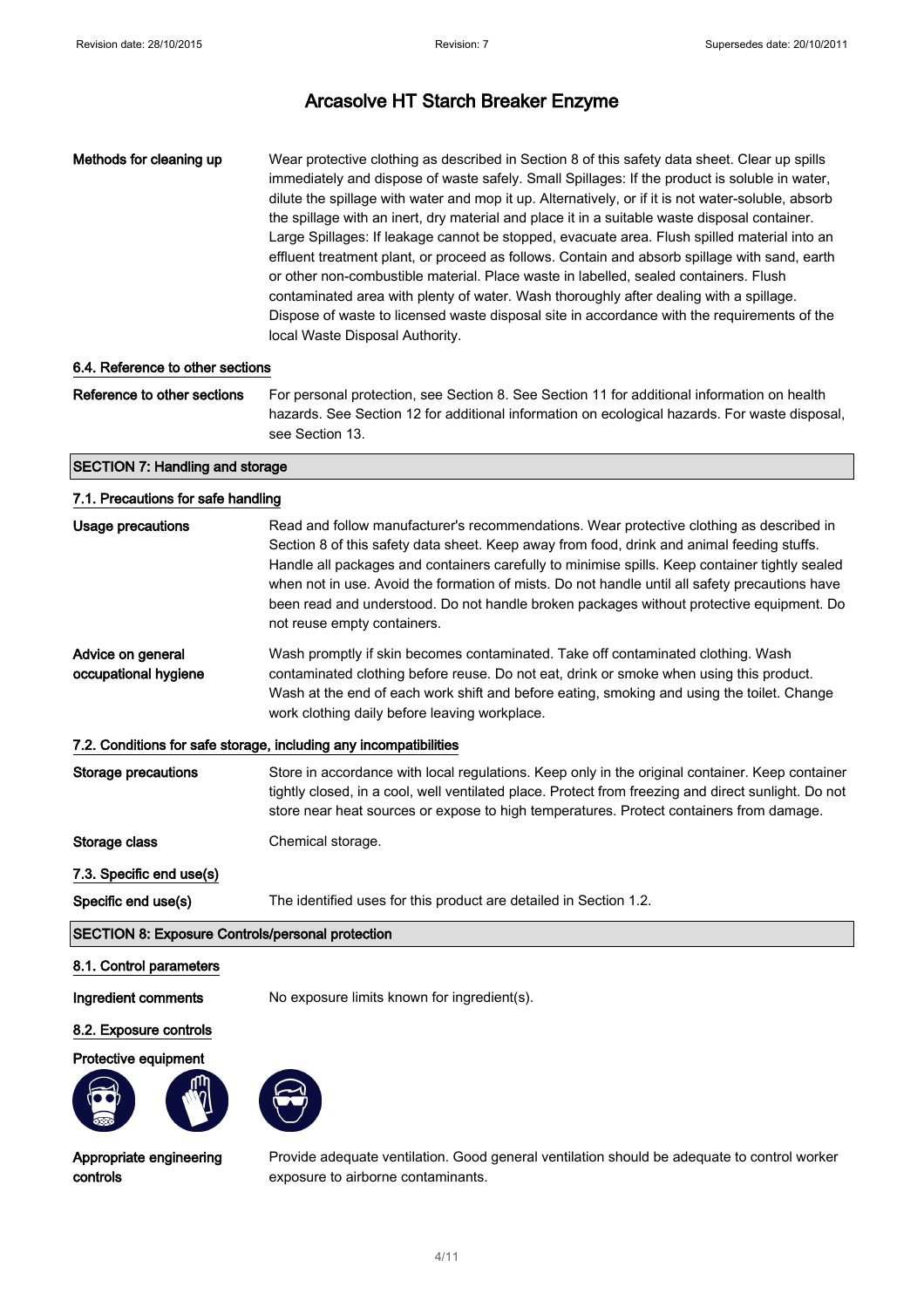| Eye/face protection                       | Eyewear complying with an approved standard should be worn if a risk assessment indicates<br>eye contact is possible. Personal protective equipment for eye and face protection should<br>comply with European Standard EN166. Unless the assessment indicates a higher degree of<br>protection is required, the following protection should be worn: Tight-fitting safety glasses.                                                                                                                                                                                                                                                                                    |
|-------------------------------------------|------------------------------------------------------------------------------------------------------------------------------------------------------------------------------------------------------------------------------------------------------------------------------------------------------------------------------------------------------------------------------------------------------------------------------------------------------------------------------------------------------------------------------------------------------------------------------------------------------------------------------------------------------------------------|
| Hand protection                           | Chemical-resistant, impervious gloves complying with an approved standard should be worn if<br>a risk assessment indicates skin contact is possible. The most suitable glove should be<br>chosen in consultation with the glove supplier/manufacturer, who can provide information<br>about the breakthrough time of the glove material. To protect hands from chemicals, gloves<br>should comply with European Standard EN374. Considering the data specified by the glove<br>manufacturer, check during use that the gloves are retaining their protective properties and<br>change them as soon as any deterioration is detected. Frequent changes are recommended. |
| Other skin and body<br>protection         | Appropriate footwear and additional protective clothing complying with an approved standard<br>should be worn if a risk assessment indicates skin contamination is possible.                                                                                                                                                                                                                                                                                                                                                                                                                                                                                           |
| <b>Hygiene measures</b>                   | Provide eyewash station and safety shower. Contaminated work clothing should not be<br>allowed out of the workplace. Wash contaminated clothing before reuse. Clean equipment<br>and the work area every day. Good personal hygiene procedures should be implemented.<br>Wash at the end of each work shift and before eating, smoking and using the toilet. When<br>using do not eat, drink or smoke. Warn cleaning personnel of any hazardous properties of the<br>product.                                                                                                                                                                                          |
| <b>Respiratory protection</b>             | Respiratory protection complying with an approved standard should be worn if a risk<br>assessment indicates inhalation of contaminants is possible. Ensure all respiratory protective<br>equipment is suitable for its intended use and is 'CE'-marked. Check that the respirator fits<br>tightly and the filter is changed regularly. Gas and combination filter cartridges should comply<br>with European Standard EN14387. Full face mask respirators with replaceable filter cartridges<br>should comply with European Standard EN136. Half mask and quarter mask respirators with<br>replaceable filter cartridges should comply with European Standard EN140.    |
| <b>Environmental exposure</b><br>controls | Not regarded as dangerous for the environment.                                                                                                                                                                                                                                                                                                                                                                                                                                                                                                                                                                                                                         |

#### SECTION 9: Physical and Chemical Properties

# 9.1. Information on basic physical and chemical properties

| Appearance                                      | Coloured liquid.                        |
|-------------------------------------------------|-----------------------------------------|
| Colour                                          | Yellow. Brown.                          |
| Odour                                           | Slight microbial fermentation odour.    |
| <b>Odour threshold</b>                          | Not available.                          |
| рH                                              | pH (concentrated solution): 5.00 - 7.00 |
| Melting point                                   | Not available.                          |
| Initial boiling point and range                 | Not available.                          |
| Flash point                                     | Not available.                          |
| <b>Evaporation rate</b>                         | Not available.                          |
| Upper/lower flammability or<br>explosive limits | Not available.                          |
| Vapour pressure                                 | Not available.                          |
| Vapour density                                  | Not available.                          |
| <b>Relative density</b>                         | Not available.                          |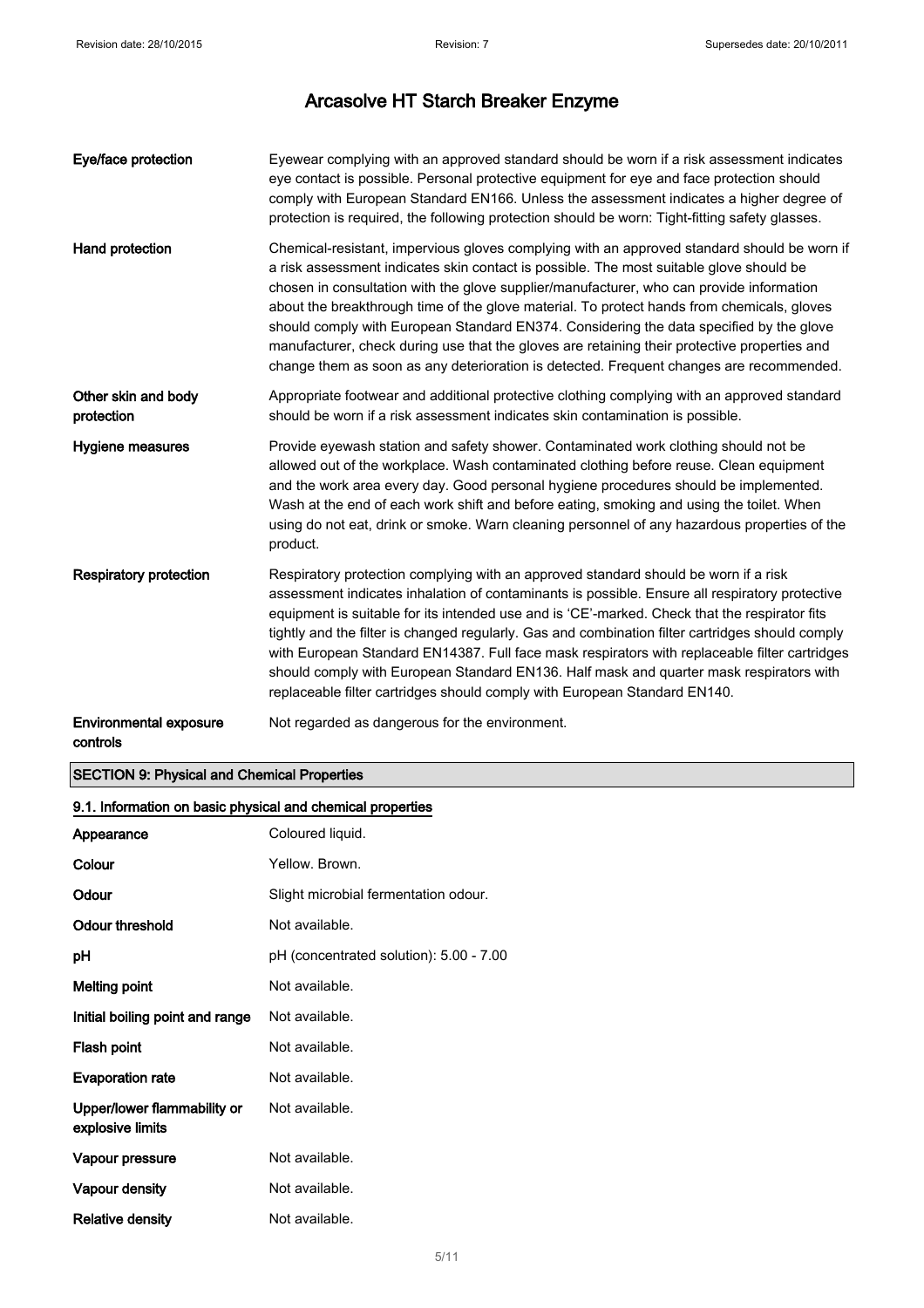| Solubility(ies)                                                     | Miscible with water.                                                                                                                                                    |
|---------------------------------------------------------------------|-------------------------------------------------------------------------------------------------------------------------------------------------------------------------|
| <b>Partition coefficient</b>                                        | Not available.                                                                                                                                                          |
| Auto-ignition temperature                                           | Not available.                                                                                                                                                          |
| <b>Decomposition Temperature</b>                                    | Not available.                                                                                                                                                          |
| <b>Viscosity</b>                                                    | Not applicable.                                                                                                                                                         |
| <b>Explosive properties</b>                                         | Not considered to be explosive.                                                                                                                                         |
| <b>Oxidising properties</b>                                         | Does not meet the criteria for classification as oxidising.                                                                                                             |
| 9.2. Other information                                              |                                                                                                                                                                         |
| Other information                                                   | None.                                                                                                                                                                   |
| <b>SECTION 10: Stability and reactivity</b>                         |                                                                                                                                                                         |
| 10.1. Reactivity                                                    |                                                                                                                                                                         |
| Reactivity                                                          | There are no known reactivity hazards associated with this product.                                                                                                     |
| 10.2. Chemical stability                                            |                                                                                                                                                                         |
| <b>Stability</b>                                                    | Stable at normal ambient temperatures and when used as recommended. Stable under the<br>prescribed storage conditions.                                                  |
| 10.3. Possibility of hazardous reactions                            |                                                                                                                                                                         |
| Possibility of hazardous<br>reactions                               | No potentially hazardous reactions known.                                                                                                                               |
| 10.4. Conditions to avoid                                           |                                                                                                                                                                         |
| <b>Conditions to avoid</b>                                          | Protect from freezing and direct sunlight.                                                                                                                              |
| 10.5. Incompatible materials                                        |                                                                                                                                                                         |
| Materials to avoid                                                  | No specific material or group of materials is likely to react with the product to produce a<br>hazardous situation.                                                     |
| 10.6. Hazardous decomposition products                              |                                                                                                                                                                         |
| Hazardous decomposition<br>products                                 | Does not decompose when used and stored as recommended. Thermal decomposition or<br>combustion products may include the following substances: Harmful gases or vapours. |
| <b>SECTION 11: Toxicological information</b>                        |                                                                                                                                                                         |
| 11.1. Information on toxicological effects                          |                                                                                                                                                                         |
| Acute toxicity - oral<br>Notes (oral LD <sub>50</sub> )             | LD <sub>50</sub> > 2000 mg/kg, Oral, Rat Based on available data the classification criteria are not met.                                                               |
| Acute toxicity - dermal<br>Notes (dermal LD <sub>50</sub> )         | Based on available data the classification criteria are not met.                                                                                                        |
| Acute toxicity - inhalation<br>Notes (inhalation LC <sub>50</sub> ) | Based on available data the classification criteria are not met.                                                                                                        |
| Skin corrosion/irritation<br>Animal data                            | Based on available data the classification criteria are not met.                                                                                                        |
| Serious eye damage/irritation<br>Serious eye damage/irritation      | Based on available data the classification criteria are not met.                                                                                                        |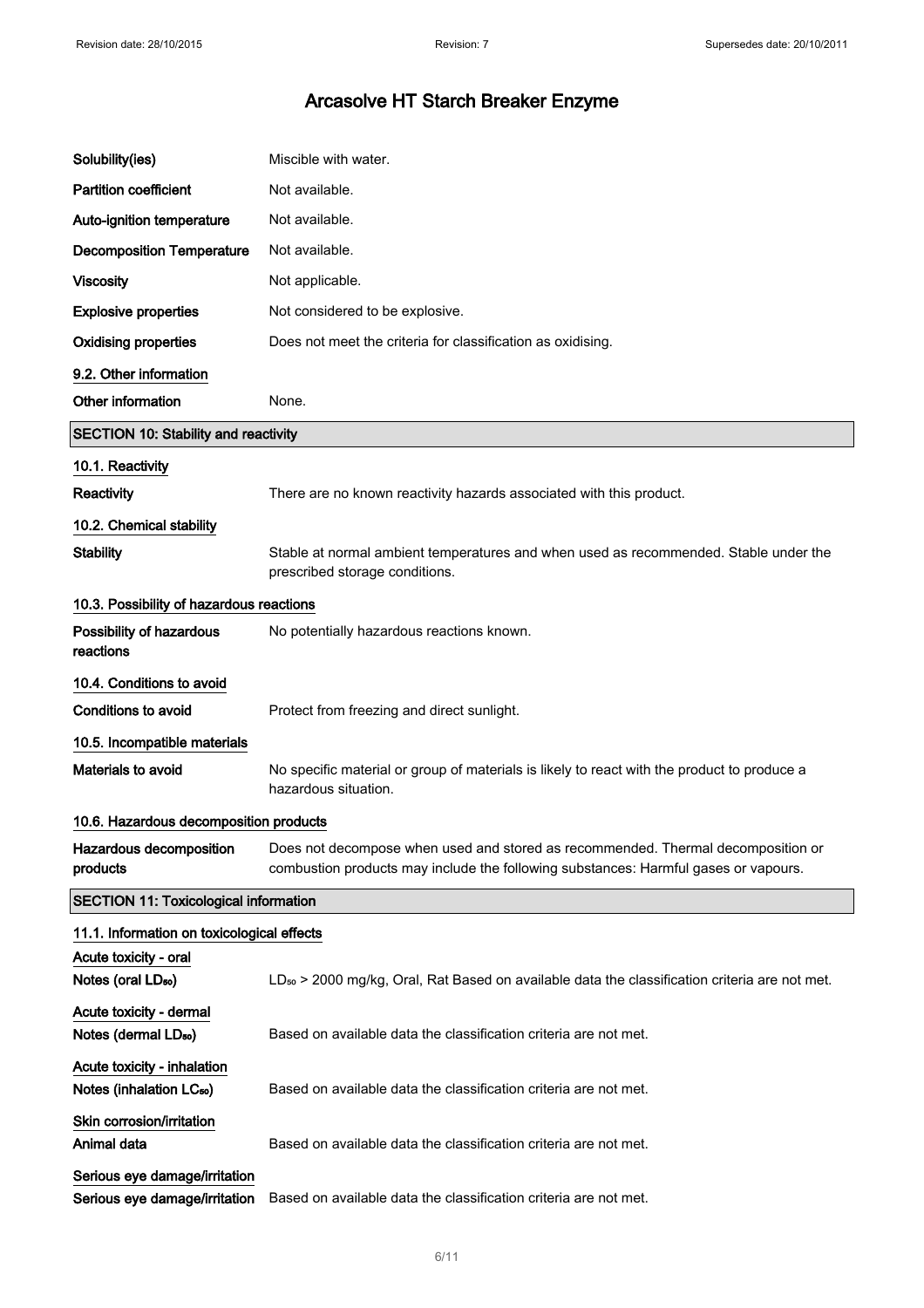| Respiratory sensitisation                          |                                                                                                                                                       |
|----------------------------------------------------|-------------------------------------------------------------------------------------------------------------------------------------------------------|
| <b>Respiratory sensitisation</b>                   | There is evidence that the product can cause respiratory hypersensitivity.                                                                            |
| Skin sensitisation                                 |                                                                                                                                                       |
| <b>Skin sensitisation</b>                          | Based on available data the classification criteria are not met.                                                                                      |
| Germ cell mutagenicity                             |                                                                                                                                                       |
| Genotoxicity - in vitro                            | Based on available data the classification criteria are not met.                                                                                      |
| Carcinogenicity                                    |                                                                                                                                                       |
| Carcinogenicity                                    | Based on available data the classification criteria are not met.                                                                                      |
| <b>IARC</b> carcinogenicity                        | None of the ingredients are listed or exempt.                                                                                                         |
| Reproductive toxicity                              |                                                                                                                                                       |
| Reproductive toxicity - fertility                  | Based on available data the classification criteria are not met.                                                                                      |
| Reproductive toxicity -<br>development             | Based on available data the classification criteria are not met.                                                                                      |
| Specific target organ toxicity - single exposure   |                                                                                                                                                       |
| STOT - single exposure                             | Not classified as a specific target organ toxicant after a single exposure.                                                                           |
| Specific target organ toxicity - repeated exposure |                                                                                                                                                       |
| STOT - repeated exposure                           | Not classified as a specific target organ toxicant after repeated exposure.                                                                           |
| <b>Aspiration hazard</b>                           |                                                                                                                                                       |
| <b>Aspiration hazard</b>                           | Based on available data the classification criteria are not met.                                                                                      |
|                                                    |                                                                                                                                                       |
| <b>General information</b>                         | The severity of the symptoms described will vary dependent on the concentration and the<br>length of exposure.                                        |
| Inhalation                                         | May cause sensitisation or allergic reactions in sensitive individuals. Prolonged inhalation of<br>high concentrations may damage respiratory system. |
| Ingestion                                          | Gastrointestinal symptoms, including upset stomach. Fumes from the stomach contents may<br>be inhaled, resulting in the same symptoms as inhalation.  |
| Skin contact                                       | Prolonged contact may cause dryness of the skin.                                                                                                      |
| Eye contact                                        | May cause temporary eye irritation.                                                                                                                   |
| Route of entry                                     | Ingestion Inhalation Skin and/or eye contact                                                                                                          |
| <b>Target organs</b>                               | No specific target organs known.                                                                                                                      |
| Toxicological information on ingredients.          |                                                                                                                                                       |

#### Amylase, α-

#### Acute toxicity - inhalation

Notes (inhalation LC<sub>50</sub>) LC<sub>50</sub> >4.96 mg/l, Inhalation, Rat REACH dossier information. Based on available data the classification criteria are not met.

#### Skin corrosion/irritation

Animal data **Dose: 0.5 mL, 4 hours, Rabbit Erythema/eschar score: No erythema (0). Oedema** score: No oedema (0). REACH dossier information. Based on available data the classification criteria are not met.

#### Respiratory sensitisation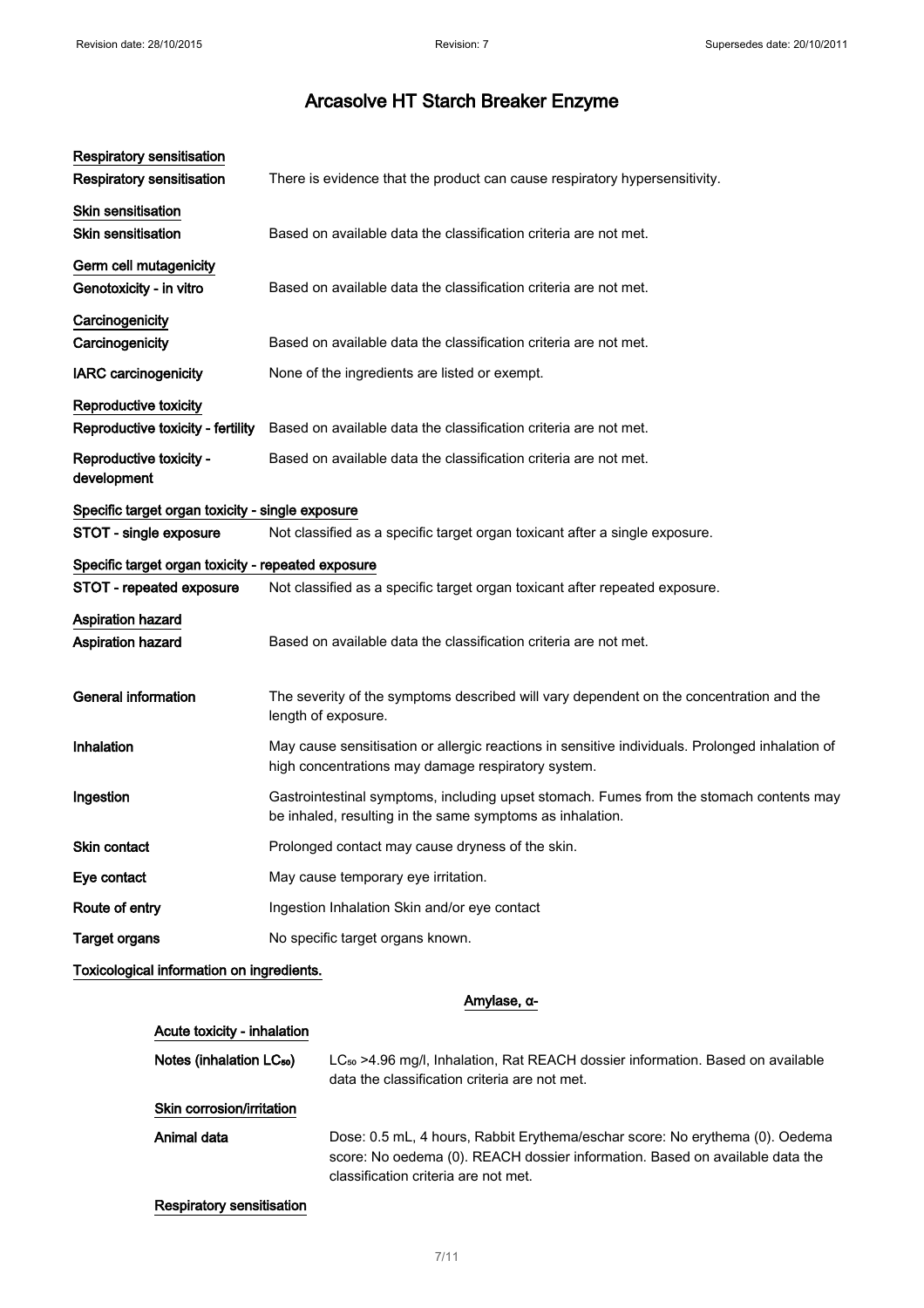|                                 | <b>Respiratory sensitisation</b>          |                | There is evidence that the product can cause respiratory hypersensitivity.                                                                                           |  |
|---------------------------------|-------------------------------------------|----------------|----------------------------------------------------------------------------------------------------------------------------------------------------------------------|--|
|                                 | Skin sensitisation                        |                |                                                                                                                                                                      |  |
|                                 | <b>Skin sensitisation</b>                 |                | Local Lymph Node Assay (LLNA) - Mouse: Not sensitising. REACH dossier<br>information. Based on available data the classification criteria are not met.               |  |
|                                 | Germ cell mutagenicity                    |                |                                                                                                                                                                      |  |
|                                 | Genotoxicity - in vitro                   |                | Chromosome aberration: Negative. REACH dossier information. Based on available<br>data the classification criteria are not met.                                      |  |
|                                 |                                           |                | Specific target organ toxicity - repeated exposure                                                                                                                   |  |
|                                 |                                           |                | STOT - repeated exposure NOAEL > 1320 mg/kg/day, Oral, Rat REACH dossier information. Not classified as<br>a specific target organ toxicant after repeated exposure. |  |
|                                 | <b>SECTION 12: Ecological Information</b> |                |                                                                                                                                                                      |  |
| Ecotoxicity                     |                                           |                | Not regarded as dangerous for the environment. However, large or frequent spills may have<br>hazardous effects on the environment.                                   |  |
| 12.1. Toxicity                  |                                           |                |                                                                                                                                                                      |  |
| <b>Toxicity</b>                 |                                           |                | Based on available data the classification criteria are not met.                                                                                                     |  |
| Acute toxicity - fish           |                                           |                | LC <sub>50</sub> , 96 hours: > 100 mg/l,                                                                                                                             |  |
|                                 | Acute toxicity - aquatic<br>invertebrates |                | EC <sub>50</sub> , 48 hours: > 100 mg/l, Daphnia magna                                                                                                               |  |
|                                 | Ecological information on ingredients.    |                |                                                                                                                                                                      |  |
|                                 |                                           |                | Amylase, α-                                                                                                                                                          |  |
|                                 | <b>Toxicity</b>                           |                | Based on available data the classification criteria are not met.                                                                                                     |  |
|                                 | Acute toxicity - fish                     |                | NOEC, 96 hours: 58.3 mg/l, Onchorhynchus mykiss (Rainbow trout)                                                                                                      |  |
|                                 | Acute toxicity - aquatic<br>invertebrates |                | EC <sub>50</sub> , 48 hours: 212 mg/l, Daphnia magna                                                                                                                 |  |
|                                 | Acute toxicity - aquatic<br>plants        |                | EC <sub>50</sub> , 72 hours: 24 mg/l, Scenedesmus subspicatus                                                                                                        |  |
|                                 | 12.2. Persistence and degradability       |                |                                                                                                                                                                      |  |
|                                 |                                           |                | Persistence and degradability The product is biodegradable.                                                                                                          |  |
|                                 | Ecological information on ingredients.    |                |                                                                                                                                                                      |  |
|                                 |                                           |                | Amylase, α-                                                                                                                                                          |  |
|                                 | Persistence and<br>degradability          |                | The product is readily biodegradable.                                                                                                                                |  |
|                                 | Biodegradation                            |                | Water - Degradation 99%: 28 days                                                                                                                                     |  |
| 12.3. Bioaccumulative potential |                                           |                |                                                                                                                                                                      |  |
| Bioaccumulative potential       |                                           |                | The product does not contain any substances expected to be bioaccumulating.                                                                                          |  |
| <b>Partition coefficient</b>    |                                           | Not available. |                                                                                                                                                                      |  |
|                                 | Ecological information on ingredients.    |                |                                                                                                                                                                      |  |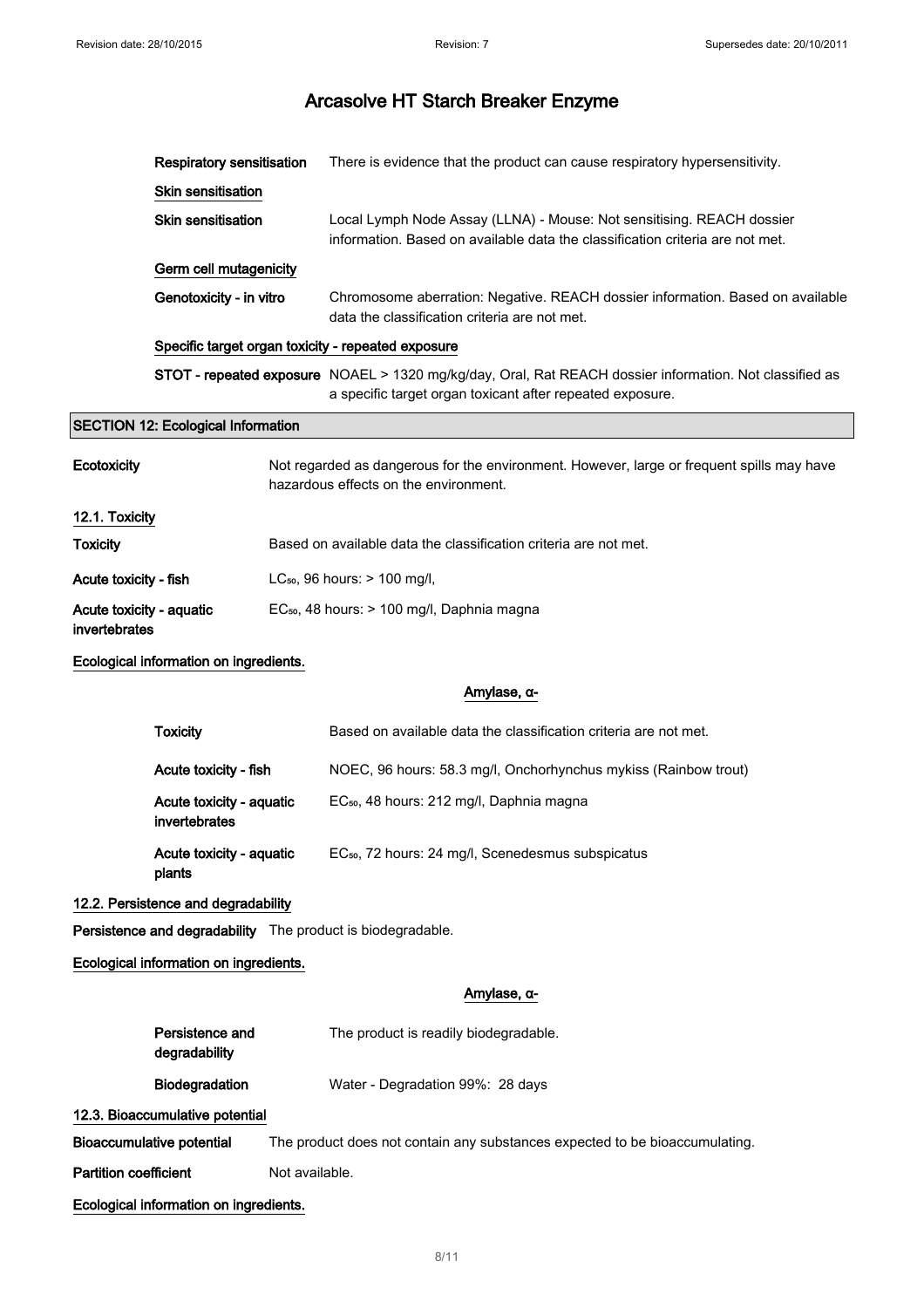#### Amylase, α-

Bioaccumulative potential Bioaccumulation is unlikely.

Partition coefficient log Pow: -1.3

#### 12.4. Mobility in soil

Mobility The product is water-soluble and may spread in water systems.

#### Ecological information on ingredients.

#### Amylase, α-

Mobility Soluble in water.

#### 12.5. Results of PBT and vPvB assessment

Results of PBT and vPvB This product does not contain any substances classified as PBT or vPvB.

assessment

Ecological information on ingredients.

#### Amylase, α-

Results of PBT and vPvB assessment This substance is not classified as PBT or vPvB according to current EU criteria.

#### 12.6. Other adverse effects

Other adverse effects None known.

#### SECTION 13: Disposal considerations

#### 13.1. Waste treatment methods

| General information | The generation of waste should be minimised or avoided wherever possible. Reuse or recycle<br>products wherever possible. This material and its container must be disposed of in a safe<br>way. Disposal of this product, process solutions, residues and by-products should at all times<br>comply with the requirements of environmental protection and waste disposal legislation and<br>any local authority requirements. When handling waste, the safety precautions applying to<br>handling of the product should be considered. |
|---------------------|----------------------------------------------------------------------------------------------------------------------------------------------------------------------------------------------------------------------------------------------------------------------------------------------------------------------------------------------------------------------------------------------------------------------------------------------------------------------------------------------------------------------------------------|
| Disposal methods    | Dispose of surplus products and those that cannot be recycled via a licensed waste disposal<br>contractor. Waste, residues, empty containers, discarded work clothes and contaminated<br>cleaning materials should be collected in designated containers, labelled with their contents.<br>Incineration or landfill should only be considered when recycling is not feasible. Waste should<br>not be disposed of untreated to the sewer unless fully compliant with the requirements of the<br>local water authority.                  |

#### SECTION 14: Transport information

General The product is not covered by international regulations on the transport of dangerous goods (IMDG, IATA, ADR/RID).

#### 14.1. UN number

Not applicable.

#### 14.2. UN proper shipping name

Not applicable.

#### 14.3. Transport hazard class(es)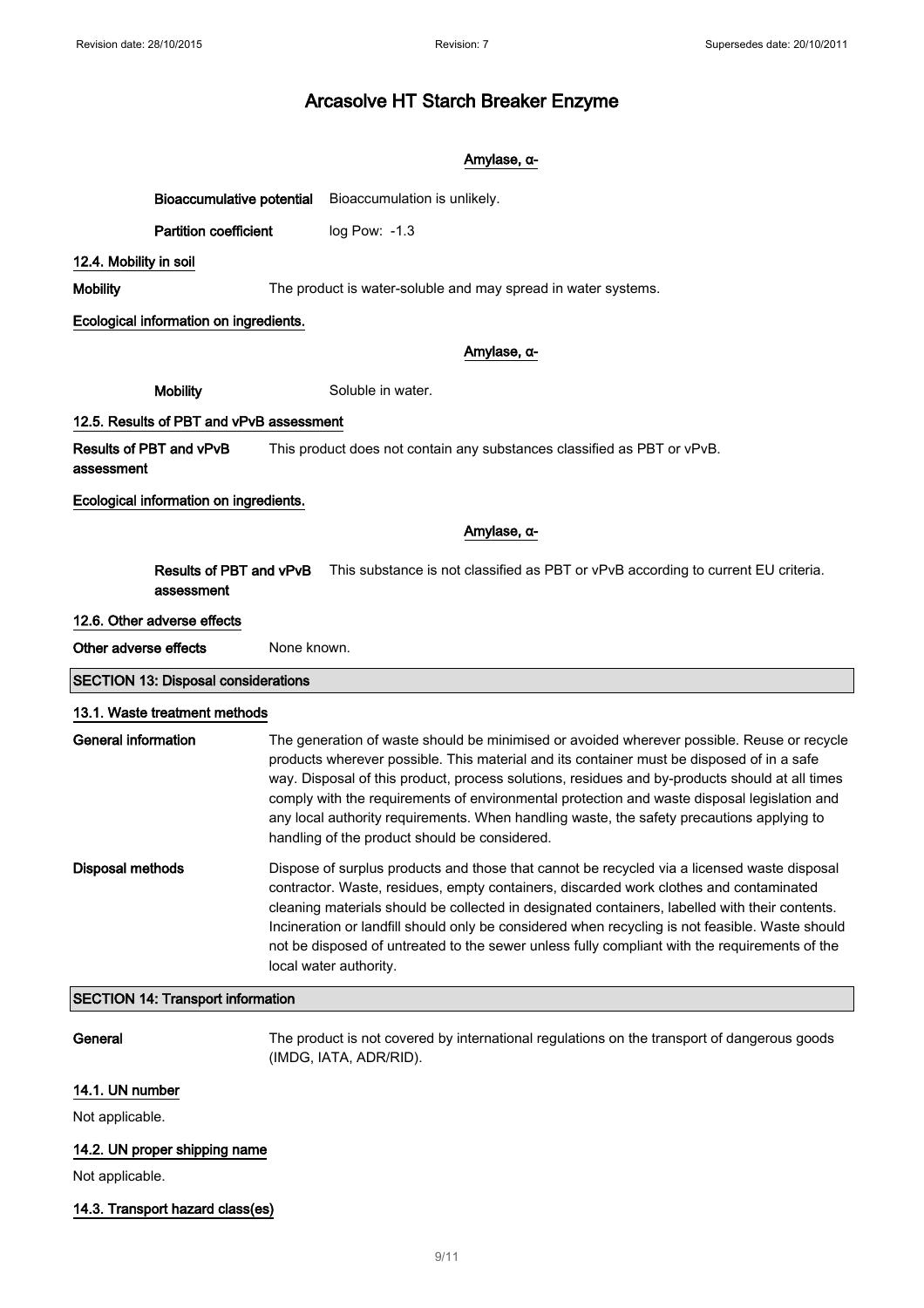No transport warning sign required.

#### 14.4. Packing group

Not applicable.

#### 14.5. Environmental hazards

Environmentally hazardous substance/marine pollutant No.

#### 14.6. Special precautions for user

Not applicable.

#### 14.7. Transport in bulk according to Annex II of MARPOL73/78 and the IBC Code

Transport in bulk according to Not applicable. Annex II of MARPOL 73/78 and the IBC Code

| <b>SECTION 15: Regulatory information</b> |  |
|-------------------------------------------|--|
|-------------------------------------------|--|

| 15.1. Safety, health and environmental regulations/legislation specific for the substance or mixture |                                                                                                                                                                                                                                                                                                                                                                                                                                                                                                                                                                    |  |  |  |
|------------------------------------------------------------------------------------------------------|--------------------------------------------------------------------------------------------------------------------------------------------------------------------------------------------------------------------------------------------------------------------------------------------------------------------------------------------------------------------------------------------------------------------------------------------------------------------------------------------------------------------------------------------------------------------|--|--|--|
| <b>National regulations</b>                                                                          | Health and Safety at Work etc. Act 1974 (as amended).<br>The Chemicals (Hazard Information and Packaging for Supply) Regulations 2009 (SI 2009<br>No. 716).<br>The Carriage of Dangerous Goods and Use of Transportable Pressure Equipment<br>Regulations 2009 (SI 2009 No. 1348) (as amended) ["CDG 2009"].<br>EH40/2005 Workplace exposure limits.                                                                                                                                                                                                               |  |  |  |
| <b>EU</b> legislation                                                                                | Regulation (EC) No 1907/2006 of the European Parliament and of the Council of 18<br>December 2006 concerning the Registration, Evaluation, Authorisation and Restriction of<br>Chemicals (REACH) (as amended).<br>Commission Regulation (EU) No 453/2010 of 20 May 2010.<br>Regulation (EC) No 1272/2008 of the European Parliament and of the Council of 16<br>December 2008 on classification, labelling and packaging of substances and mixtures (as<br>amended).<br>Dangerous Preparations Directive 1999/45/EC.<br>Dangerous Substances Directive 67/548/EEC. |  |  |  |
| <b>Authorisations (Title VII</b><br><b>Regulation 1907/2006)</b>                                     | No specific authorisations are known for this product.                                                                                                                                                                                                                                                                                                                                                                                                                                                                                                             |  |  |  |
| <b>Restrictions (Title VIII</b><br><b>Regulation 1907/2006)</b>                                      | No specific restrictions on use are known for this product.                                                                                                                                                                                                                                                                                                                                                                                                                                                                                                        |  |  |  |

#### 15.2. Chemical safety assessment

No chemical safety assessment has been carried out.

#### SECTION 16: Other information

| Abbreviations and acronyms    | EC <sub>50</sub> : 50% of maximal Effective Concentration.                       |
|-------------------------------|----------------------------------------------------------------------------------|
| used in the safety data sheet | $LC_{50}$ : Lethal Concentration to 50 % of a test population.                   |
|                               | LD <sub>50</sub> : Lethal Dose to 50% of a test population (Median Lethal Dose). |
|                               | NOEC: No Observed Effect Concentration.                                          |
|                               | NOAEL: No Observed Adverse Effect Level.                                         |
|                               | PBT: Persistent, Bioaccumulative and Toxic substance.                            |
|                               | vPvB: Very Persistent and Very Bioaccumulative.                                  |